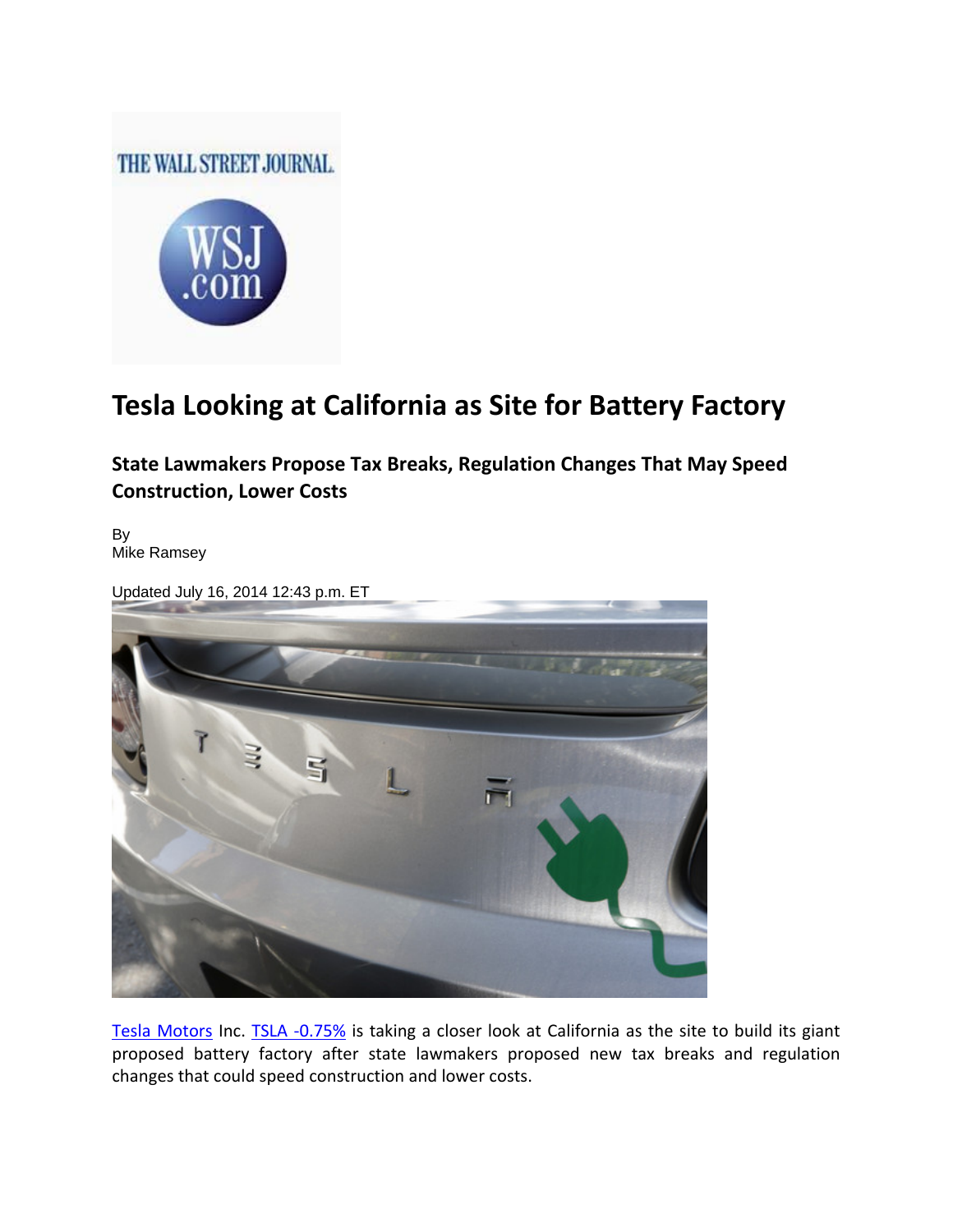California is already a critical base for Tesla, serving as both the home of the auto maker's headquarters and its car factory. But the company in February said the state wasn't on the list of locations where it was scouting sites for a new plant, which would build batteries for its electric vehicles.

Winning the Tesla factory would come at a critical time for California. In April, Toyota Motor Corp.'s decided to move its headquarters to suburban Dallas after spending decades in suburban Los Angeles.

Tesla's 10‐million‐square‐foot plant could employ 6,500 people when finished and generate up to \$5 billion in direct investment would help reverse the belief that California isn't a competitive market for manufacturing.

"California has set into play various legislative proposals and actions that have enabled it to come back into consideration," Tesla spokesman Simon Sproule said. "Discussions have taken place between us and various representatives of the state and the overtures they are making and conditions they are proposing place them in a better position for consideration."

State Senators Ted Gaines, R‐Roseville, and Darrell Steinberg, D‐Sacramento, have proposed a bill that has only placeholder language and refers to an economic development project involving a battery factory. The legislators are working the state's economic development department and Tesla to come up with a list of requirements to try to get the bill through the legislature when the session restarts in August after the July recess.

Tesla initially named Arizona, Nevada, New Mexico and Texas as the states under consideration. But site selection has been ongoing for six months, allowing California to nudge in.

"I will do everything in my power to have California land this factory," said Sen. Gaines in an interview. "It's very important for California and sends a message across the country that we are open for business."

Tesla is heavily rooted in Mr. Gaines' state, employing 6,000 people between its Palo Alto headquarters, Fremont assembly plant and other retail and small manufacturing sites.

The company is taking the unusual strategy of beginning construction on several locations before picking a final spot in order to stay on schedule. At its annual meeting, Chief Executive Officer Elon Musk said that the company may wait until the end of the year for a final decision.

It is important that the company start soon in order to complete the factory by 2017, when it plans to roll out its third vehicle, an electric car called the Model III that it aims to start selling at \$35,000 with a 200‐mile range.

The range would be about double what existing EVs at that price can achieve and most of that improvement is based on the cost savings coming from building the Gigafactory.